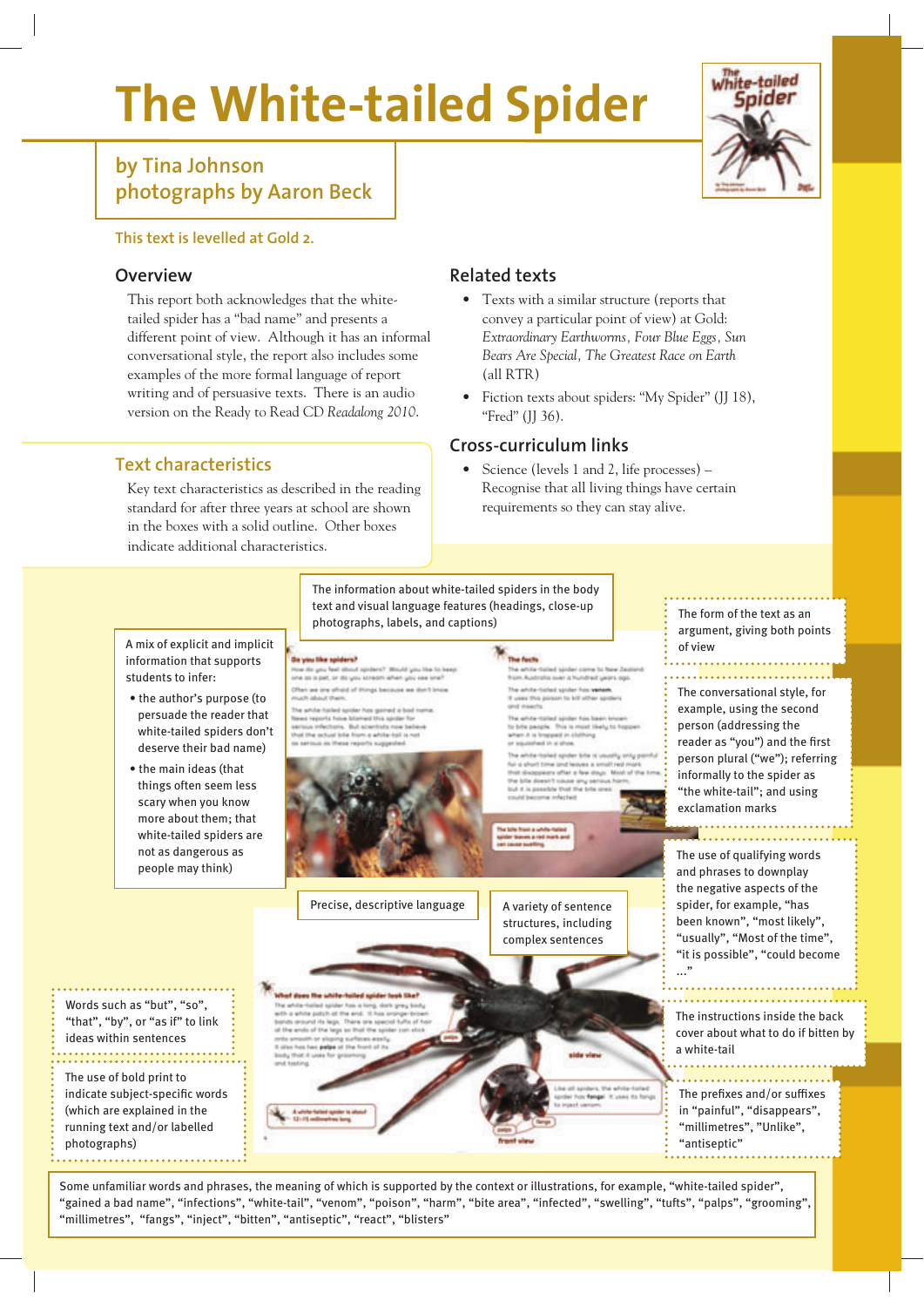#### **Suggested reading purpose**

• To use the information in this text to help us form an opinion about white-tailed spiders

#### **Setting a learning goal**

*(What opportunities does this text provide for students to learn more about how to "read, respond to, and think critically about" texts?)* 

To meet the reading purpose, students need to draw on a range of comprehension and processing strategies, often simultaneously. The strategies, knowledge, and skills below link to *The Literacy Learning Progressions.* Select and adapt from them to set your specific learning goal. Be guided by your students' particular needs and experiences: who they are, where they come from, and what they bring (*Reading and Writing Standards for Years 1–8*, Knowledge of the learner, page 6).

This text provides opportunities for students to*:*

- make connections to their prior knowledge and between sections of the text, including the visual language features, to identify and summarise information about white-tailed spiders
- evaluate the information in the text and come to their own conclusion about white-tailed spiders
- use word-solving strategies (for example, using grapho-phonic information, knowledge of word structure, and context, or looking for definitions and explanations) to decode and work out the meaning of unfamiliar words and phrases
- use knowledge of punctuation and syntax to track ideas in long or complex sentences and to clarify the meaning of the more formal language of the report.

#### **Introducing the text**

- Ask the students their opinions of spiders. You could use the author's questions from page 2.
- Show the cover. If white-tailed spiders didn't come up in the previous discussion, briefly allow some time for students to share any knowledge, experiences, or beliefs about them. As the students share their ideas, you could start a vocabulary list on the whiteboard or in the shared reading book. It can be added to throughout the session.
- Have the students read page 2 and discuss the main ideas on the page – that unfamiliar things can be scary and that white-tailed spiders may not deserve their "bad name". (For support with the meaning of "gained a bad name", prompt the students to use clues in the following sentence.)
- Using these ideas, ask the students to read through the headings to confirm (or clarify) that

the author will give them information about white-tailed spiders so that they will find them less scary.

• Share the reading purpose and learning goal (for example, to make connections and summarise). Review the sorts of things that students can look for and use to help them do this, for example, the headings, topic sentences within paragraphs (particularly in the introduction and conclusion), key words, photographs, and captions.

#### **Reading the text**

Below are some behaviours you could expect to see as the students read and discuss this text. Each example is accompanied by instructional strategies to scaffold their learning. Select and adapt from the suggestions according to your students' needs and experiences.

#### **The students make connections to their prior knowledge, between sections of the text, and between the body text and visual language features to identify the information about whitetailed spiders (summarise).**

- Set up a chart to gather and sort information as the students read. A partially filled-in example is given below. You could follow the lesson below, or you could assign parts of the table to pairs and then have the students work in groups to complete the table. One person from each pair could share their information with the group. They could then reread and discuss their findings. This is particularly supportive for English language learners because of the opportunities for oral language links, repetition, and clarification.
- Ask the students to read then think, pair, and share the facts they have gathered from pages 2 and 3. Add the information and any comments (including personal connections) or questions to the chart.
- You can continue in this way, stopping after each section to summarise and fill in the chart together. Alternatively, give the students their own copies of a chart for them to fill in as they read and discuss the text with a partner.
- Tell the students to look out for connections between pieces of information and decide where it best fits in the table. You could model this: *It says on page 2 that the spider can cause serious infections, and the next sentence talks about "the actual bite", so I'm inferring that it's the bite that causes the infection. I can see the word "bite" repeated quite a few times on page 3, so there might be some more information about this that I could add to the chart.*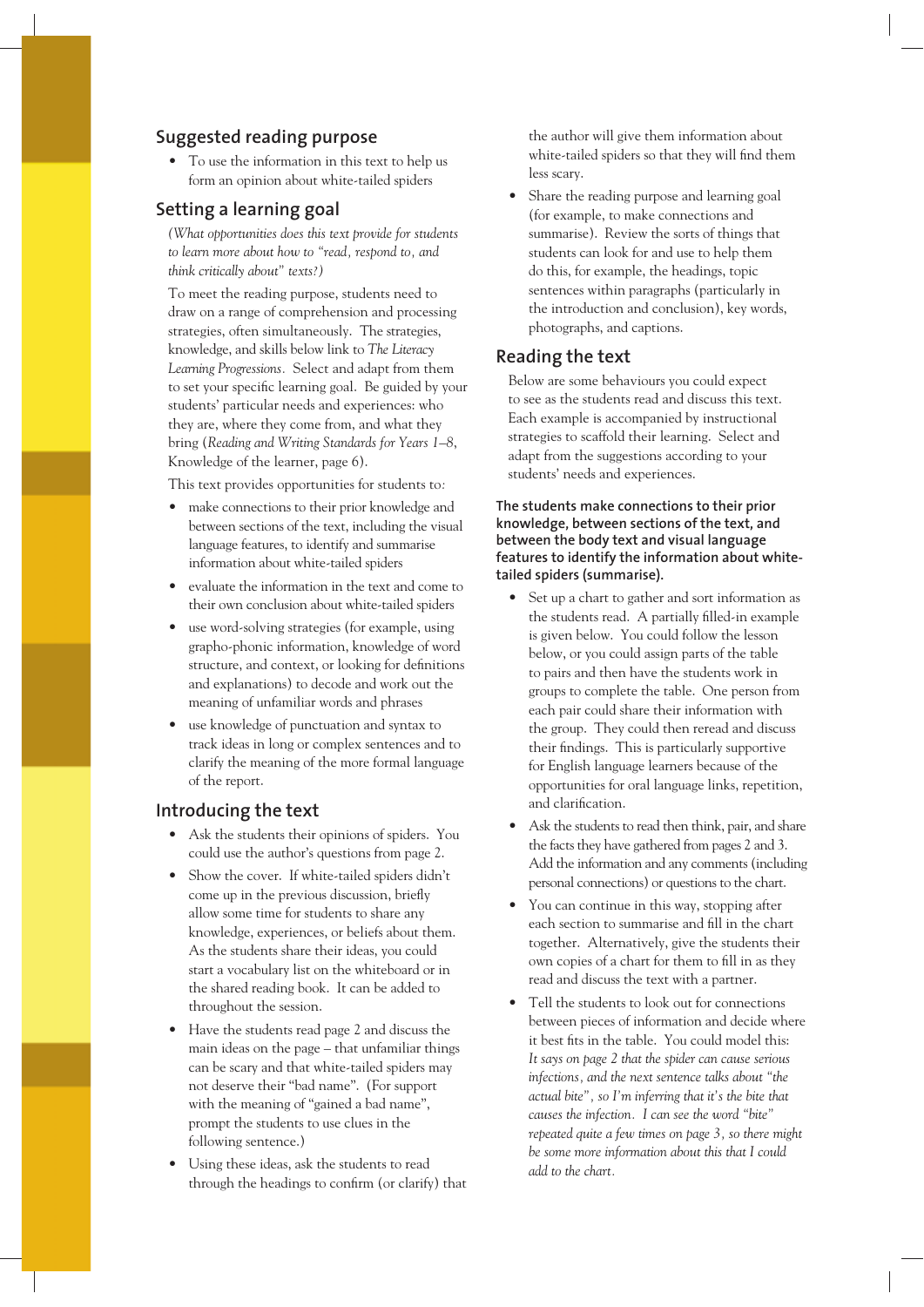• You could draw attention to the convention of using the singular term "white-tailed spider" (or "white-tail") to refer to *all* white-tailed spiders.

| Facts about white-<br>tailed spiders                                                                                                                                                       | Comments and<br>questions                                                  |
|--------------------------------------------------------------------------------------------------------------------------------------------------------------------------------------------|----------------------------------------------------------------------------|
| Why they have a<br>bad name<br>They bite people.<br>(p. 2)                                                                                                                                 | It bites mostly when it's<br>trapped or squashed.<br>(p. 3)                |
| The bites can get<br>infected. $(pp. 2, 3)$<br>Some people might<br>need to see a doctor.<br>(back cover)<br>They have venom<br>(poison) to kill<br>other spiders and<br>insects. $(p. 3)$ | Sandfly bites can get<br>infected, too.<br>Do other spiders have<br>venom? |
| What they look like                                                                                                                                                                        |                                                                            |
| What they eat                                                                                                                                                                              |                                                                            |
| Where they live                                                                                                                                                                            |                                                                            |

#### **The students say whether they think white-tailed spiders deserve their bad name and give reasons for their opinion.**

- At the end of the lesson, revisit the reading purpose. *On page 2, the author says, "Often we are afraid of things because we don't know much about them." Then she gives us lots of information so that we don't need to be afraid. Did this text change your opinion about white-tailed spiders? Why or why not?*
- To support your students, especially English language learners, you could use a speaking frame to show a way that they can share their ideas. Model a sentence, for example, *Before I read the book, I thought white-tailed spiders were dangerous. After reading the book, I think white-tailed spiders are not dangerous because the bite isn't very serious.* Then write your sentence into a speaking frame like the one below. Take out the optional parts of the sentence and have the students create their own sentences. Depending on the needs of your students, you could provide a frame with the right-hand column blank.

| Before I read | Before reading the book, I<br>thought white-tailed spiders<br>were |
|---------------|--------------------------------------------------------------------|
| After I read  | After reading the book, I think<br>white-tailed spiders are __     |
| Whv?          | because                                                            |

• Despite the information in the text, students' opinions are likely to be influenced by their emotional response to spiders. Prompt them to identify at least one argument put forward by the author and say which point of view they feel is more convincing, and why. To help them to do this, have the students select facts from their earlier summary chart that have given the white-tail a bad name. Then have them search the text to find how the author has tried to present the opposite point of view. Some examples are given below.

| Why the white-tailed<br>spider has a bad name                                                                | Why the author<br>thinks that white-<br>tailed spiders don't<br>deserve their bad<br>name                                                                                              |
|--------------------------------------------------------------------------------------------------------------|----------------------------------------------------------------------------------------------------------------------------------------------------------------------------------------|
| It has venom $(p. 3)$<br>and fangs. $(p. 5)$                                                                 | All spiders have fangs.<br>(p. 5)<br>Their venom is for<br>killing insects and<br>other spiders, not<br>people. $(p 3)$                                                                |
| It sometimes bites<br>people. $(p. 3)$                                                                       | It's most likely to bite<br>when it's trapped or<br>squashed. $(pp. 3, 7)$                                                                                                             |
| The bite is painful<br>and leaves a red mark.<br>It could become<br>infected. $(p. 3,$<br>inside back cover) | Usually, the bite is<br>only painful for a<br>short time and the red<br>mark disappears after<br>a few days. $(p. 3)$<br>Mostly, the bite<br>doesn't cause any<br>serious harm. (p. 3) |